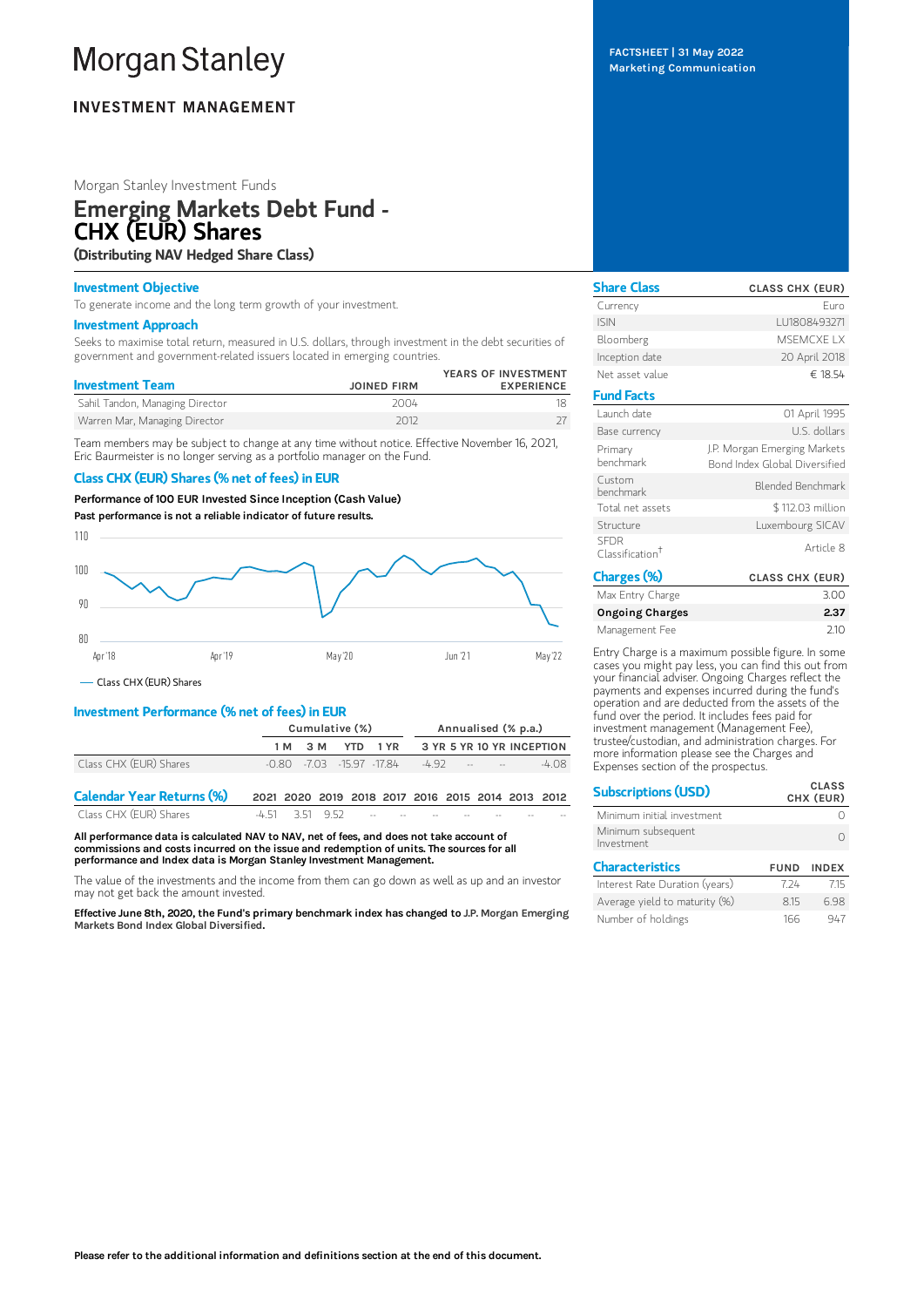#### Top Countries (% of Total Net Assets)<sup>1</sup> FUND

|  | Mexico               | 6.34  |
|--|----------------------|-------|
|  | Indonesia            | 5.03  |
|  | Dominican Republic   | 4.42  |
|  | Qatar                | 4.35  |
|  | Brazil               | 3.95  |
|  | China                | 3.83  |
|  | United Arab Emirates | 3.78  |
|  | Oman                 | 3.41  |
|  | Nigeria              | 3.25  |
|  | Other                | 60.57 |
|  | Cash                 | 1.06  |

| Asset Breakdown (% of Total Net Assets)' |                 | <b>FUND</b> |
|------------------------------------------|-----------------|-------------|
|                                          | Sovereign       | 73.52       |
|                                          | Quasi-Sovereign | 18.30       |
|                                          | Corporates      | 7.11        |
|                                          | Cash            | 1.06        |
|                                          |                 |             |

11, 11, 11

### **Quality Distribution (% of Total Net Assets)**<sup>1,2</sup> FUND

|  | $\bigcirc$ AA                                                                                                                       | 7.37  |
|--|-------------------------------------------------------------------------------------------------------------------------------------|-------|
|  | А                                                                                                                                   | 8.56  |
|  | <b>BBB</b><br><b>Contract Contract Contract Contract Contract Contract Contract Contract Contract Contract Contract Contract Co</b> | 29.65 |
|  | <b>BB</b>                                                                                                                           | 23.78 |
|  | $\bigcap$ B                                                                                                                         | 20.95 |
|  | $\bullet$ CCC                                                                                                                       | 4.86  |
|  | $\bullet$ CC                                                                                                                        | 2.76  |
|  | $\Box$                                                                                                                              | 0.23  |
|  | Not Rated                                                                                                                           | 0.76  |
|  | Cash                                                                                                                                | 1.06  |

<sup>†</sup> This Fund is classified as an Article 8 product under the Sustainable Finance Disclosure Regulation. Article 8 products are those which promote environmental or social characteristics and which integrate sustainability into the investment process in a binding manner. Before making any decision to invest in the fund mentioned herein, please refer to all the characteristics and objectives of the Fund noted in the current Prospectus and KIID at morganstanleyinvestmentfunds.com.

<sup>1</sup>May not sum to 100% due to rounding.

<sup>2</sup> Quality distribution data for securities is sourced from Fitch, Moody's and S&P. Where the credit ratings for individual securities differ between the three ratings agencies, the 'highest' rating is applied. The rating of credit default swaps is based on the 'highest' rating of the underlying reference bond. 'Cash' includes investments in short term instruments, including investments in Morgan Stanley liquidity funds.

#### Please refer to the Prospectus for full risk disclosures, available at www.morganstanleyinvestmentfunds.com. All data as of 31.05.2022 and subject to change daily.

This is a marketing communication. Applications for shares in the Fund should not be made without first consulting the current Prospectus and the Key Investor Information Document ("KIID"), which are available in English and in the official language of your local jurisdiction at

[morganstanleyinvestmentfunds.com](https://www.morganstanley.com/im/msinvf/index.html) or free of charge from the Registered Office of Morgan Stanley Investment Funds, European Bank and Business Centre, 6B route de Trèves, L-2633 Senningerberg, R.C.S. Luxemburg B 29 192. A summary of investor rights is available in English at the same website.

If the management company of the relevant Fund decides to terminate its arrangement for marketing that Fund in any EEA country where it is registered for sale, it will do so in accordance with the relevant UCITS rules.

#### DEFINITIONS

Average yield to maturity measures the annual return on interest-bearing securities. In this it is assumed that they will be held to maturity. This metric includes both the coupon payments received during the term of the<br>security and the repayment of the capital on maturity. **Interest Rate** 

#### Share Class CHX (EUR) Risk and Reward Profile

| Lower Risk |                                  |  |  | Higher Risk                       |  |
|------------|----------------------------------|--|--|-----------------------------------|--|
|            |                                  |  |  |                                   |  |
|            | <b>Potentially Lower Rewards</b> |  |  | <b>Potentially Higher Rewards</b> |  |

The risk and reward category shown is based on historic data.

Historic figures are only a guide and may not be a reliable indicator of what may happen in the future.

- As such this category may change in the future.
- The higher the category, the greater the potential reward, but also the greater the risk of losing the investment. Category 1 does not indicate a risk free investment.
- The fund is in this category because it invests in fixed income securities from emerging markets and the fund's simulated and/or realised return has experienced medium rises and falls historically.
- The fund may be impacted by movements in the exchange rates between the fund's currency and the currencies of the fund's investments.

This rating does not take into account other risk factors which should be considered before investing, these include:

- The value of bonds are likely to decrease if interest rates rise and vice versa.
- The value of financial derivative instruments are highly sensitive and may result in losses in excess of the amount invested by the Sub-Fund. Issuers may not be able to repay their debts, if this happens the value of
- your investment will decrease. This risk is higher where the fund invests in a bond with a lower credit rating. The fund relies on other parties to fulfill certain services, investments or
- transactions. If these parties become insolvent, it may expose the fund to financial loss.
- Sustainability factors can pose risks to investments, for example: impact asset values, increased operational costs.
- There may be an insufficient number of buyers or sellers which may affect the funds ability to buy or sell securities.  $\bullet$
- Investment in Fixed Income Securities via the China Interbank Bond Market may also entail additional risks, such as counterparty and liquidity risk.
- There are increased risks of investing in emerging markets as political, legal and operational systems may be less developed than in developed markets. In order to achieve the currency hedging, this share class relies on other
- parties to fulfil certain contractual obligations, as these parties may fail to do so there is a higher risk to your investment.
- Past performance is not a reliable indicator of future results. Returns may increase or decrease as a result of currency fluctuations. The value of investments and the income from them can go down as well as up and investors may lose all or a substantial portion of his or her investment.
- The value of the investments and the income from them will vary and there can be no assurance that the Fund will achieve its investment objectives.
- Investments may be in a variety of currencies and therefore changes in rates of exchange between currencies may cause the value of investments to decrease or increase. Furthermore, the value of investments may be adversely affected by fluctuations in exchange rates between the investor's reference currency and the base currency of the investments.

#### Additional C Share Classes

|            | <b>CURRENCY</b> | LAUNCH     | <b>ISIN</b>   | <b>BLOOMBERG</b> |
|------------|-----------------|------------|---------------|------------------|
|            | LISD            | 29.07.2008 | 1110176158151 | MSEMDRC LX       |
| $CH$ (FUR) | <b>FUR</b>      | 20 04 2018 | LU0845089852  | <b>MSEKDCHIX</b> |
| СX         | LISD            | 20.04.2018 | 1110379383515 | <b>MSEMDCXIX</b> |

Duration is a measure of the sensitivity of the price (the value of principal) of a fixed-income investment to a change in interest rates. Duration is expressed as a number of years. Number of holdings provided are a typical range, not a maximum number. The portfolio may exceed this from time to time due to market conditions and outstanding trades.

#### INDEX INFORMATION

Blended Benchmark refers to performance of Fund's benchmark since inception - April 1st, 1995 to June 8th, 2020 – J.P. Morgan Emerging Markets Bond Index Global; June 8th, 2020 and beyond – J.P. Morgan Emerging Markets Bond Index Global Diversified.

J.P. Morgan Emerging Markets Bond Index Global Diversified - tracks total returns for traded external debt instruments in the emerging markets, and is an expanded version of the EMBI+. As with the EMBI+, the EMBI Global includes US dollar-denominated Brady bonds, loans, and Eurobonds with an outstanding face value of at least \$500 million.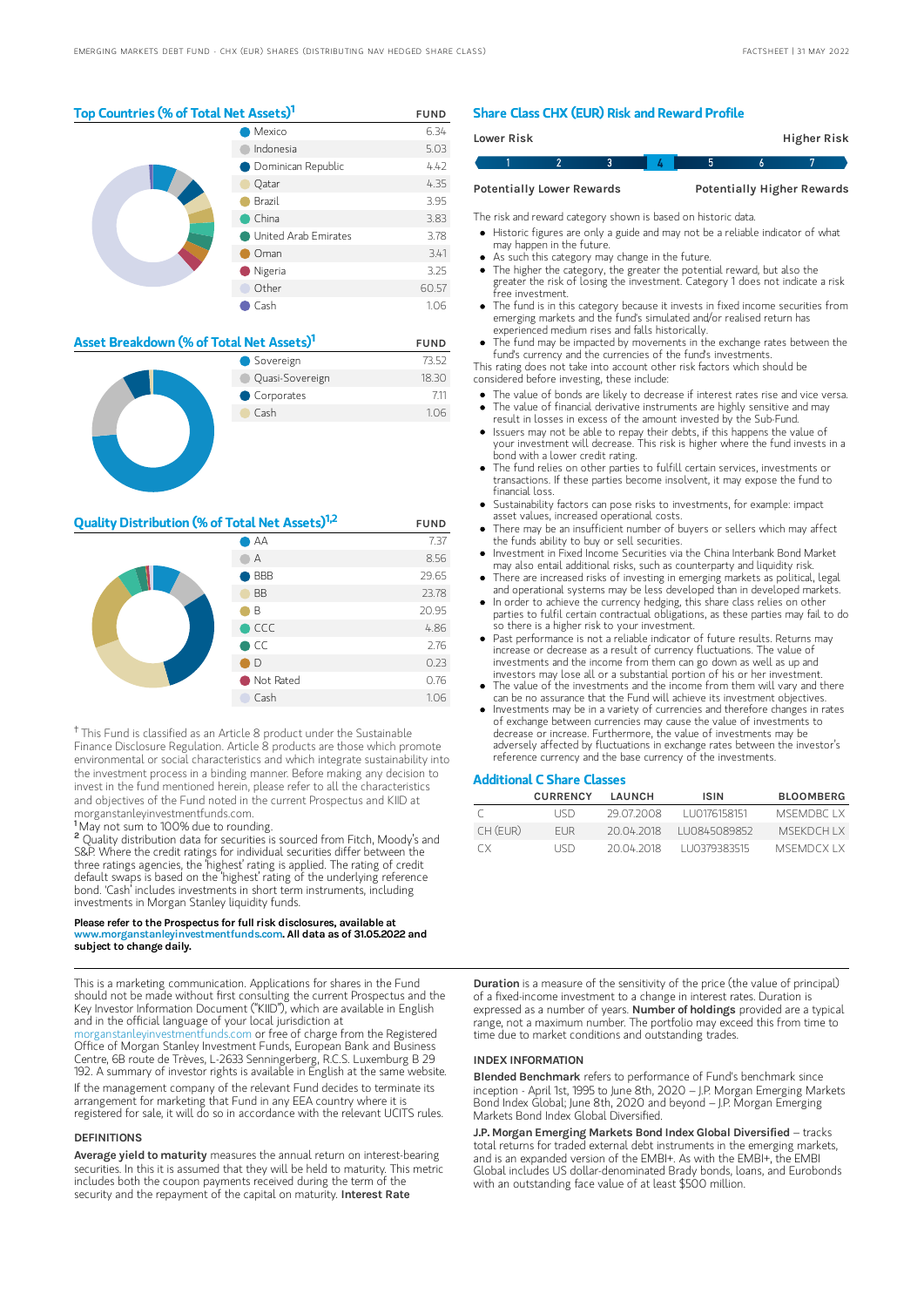#### DISTRIBUTION

This communication is only intended for and will only be distributed to persons resident in jurisdictions where such distribution or availability would not be contrary to local laws or regulations. In particular, the Shares are not for distribution to US persons.

Ireland: MSIM Fund Management (Ireland) Limited. Registered Office: The Observatory, 7-11 Sir John Rogerson's Quay, Dublin 2, D02 VC42, Ireland. Registered in Ireland as a private company limited by shares under company number 616661. MSIM Fund Management (Ireland) Limited is regulated by the Central Bank of Ireland. United Kingdom: Morgan Stanley Investment Management Limited is authorised and regulated by the Financial Conduct Authority. Registered in England. Registered No. 1981121. Registered Office: 25 Cabot Square, Canary Wharf, London E14 4QA, authorised and regulated by the Financial Conduct Authority. Dubai: Morgan Stanley Investment Management Limited (Representative Office, Unit Precinct 3-7th Floor-Unit 701 and 702, Level 7, Gate Precinct Building 3, Dubai International Financial Centre, Dubai, 506501, United Arab Emirates. Telephone: +97 (0)14 709<br>7158). I**taly:** MSIM Fund Management (Ireland)Limited, Milan Branch (Sede Secondaria di Milano) is a branch of MSIM Fund Management (Ireland) Limited, a company registered in Ireland, regulated by the Central Bank of Ireland and whose registered office is at The Observatory, 7-11 Sir John Rogerson's Quay, Dublin 2, D02 VC42, Ireland. MSIM Fund Management (Ireland) Limited Milan Branch (Sede Secondaria di Milano) with seat in Palazzo Serbelloni Corso Venezia, 16 20121 Milano, Italy, is registered in Italy with company number and VAT number 11488280964. The Netherlands: MSIM Fund Management (Ireland) Limited, Rembrandt Tower, 11th Floor Amstelplein 1 1096HA, Netherlands. Telephone: 31 2-0462-1300. Morgan Stanley Investment Management is a branch office of MSIM Fund Management (Ireland) Limited. MSIM Fund Management (Ireland) Limited is regulated by the Central Bank of Ireland. France: MSIM Fund Management (Ireland) Limited, Paris Branch is a branch of MSIM Fund Management (Ireland) Limited, a company registered in Ireland, regulated by the Central Bank of Ireland and whose registered office is at The Observatory, 7-11 Sir John Rogerson's Quay, Dublin 2, D02 VC42, Ireland. MSIM Fund Management (Ireland) Limited Paris Branch with seat at 61 rue de Monceau 75008 Paris, France, is registered in France with company number 890 071 863 RCS. Spain: MSIM Fund Management (Ireland) Limited, Sucursal en España is a branch of MSIM Fund Management (Ireland) Limited, a company registered in Ireland, regulated by the Central Bank of Ireland and whose registered office is at The Observatory, 7-11 Sir John Rogerson's Quay, Dublin 2, D02 VC42, Ireland. MSIM Fund Management (Ireland) Limited, Sucursal en España with seat in Calle Serrano 55, 28006, Madrid, Spain, is registered in Spain with tax identification number W0058820B. Switzerland: Morgan Stanley & Co. International plc, London, Zurich Branch Authorised and regulated by the Eidgenössische Finanzmarktaufsicht ("FINMA"). Registered with the Register of Commerce Zurich CHE-115.415.770. Registered Office: Beethovenstrasse 33, 8002 Zurich, Switzerland, Telephone +41 (0) 44 588 1000. Facsimile Fax: +41(0) 44 588 1074.

Australia: This publication is disseminated in Australia by Morgan Stanley Investment Management (Australia) Pty Limited ACN: 122040037, AFSL No. 314182, which accepts responsibility for its contents. This publication, and any access to it, is intended only for "wholesale clients" within the meaning of the Australian Corporations Act. Hong Kong: This document has been issued by Morgan Stanley Asia Limited for use in Hong Kong and shall only be made available to "professional investors" as defined under the Securities and Futures Ordinance of Hong Kong (Cap 571). The contents of this document have not been reviewed nor approved by any regulatory authority including the Securities and Futures Commission in Hong Kong. Accordingly, save where an exemption is available under the relevant law, this document shall not be issued, circulated, distributed, directed at, or made available to, the public in Hong Kong. Singapore: This publication should not be considered to be the subject of an invitation for subscription or purchase, whether directly or indirectly, to the public or any member of the public in Singapore other than (i) to an institutional investor under section 304 of the Securities and Futures Act, Chapter 289 of Singapore ("SFA"), (ii) to a "relevant person" (which includes an accredited investor) pursuant to section 305 of the SFA, and such distribution is in accordance with the conditions specified in section 305 of the SFA; or (iii) otherwise pursuant to, and in accordance with the conditions of, any other applicable provision of the SFA. In particular, for investment funds that are not authorized or recognized by the MAS, units in such funds are not allowed to be offered to the retail public; any written material issued to persons as aforementioned in connection with an offer is not a prospectus as defined in the SFA and, accordingly, statutory liability under the SFA in relation to the content of prospectuses does not apply, and investors should consider carefully whether the investment is suitable for them. This publication has not been reviewed by the Monetary Authority of Singapore.

Chile: Neither the Fund nor the interests in the Fund are registered in the Registry of Offshore Securities (el Registro de Valores Extranjeros) or subject to the supervision of the Commission for the Financial Market (la

Comisión para el Mercado Financiero). This document and other offering materials relating to the offer of the interests in the Fund do not constitute a public offer of, or an invitation to subscribe for or purchase, the Fund interests in the Republic of Chile, other than to individually identified purchasers pursuant to a private offering within the meaning of Article 4 of the Chilean Securities Act (la Ley del Mercado de Valores) (an offer that is not "addressed to the public at large or to a certain sector or specific group of the public").

Peru: The interests in the Fund have not been and will not be registered in Peru under Decreto Legislativo 862: Ley de Fondos de Inversión y sus Sociedades Administradoras or under Decreto Legislativo 861: Ley del Mercado de Valores (the "Securities Market Law"), and are being offered to institutional investors only (as defined in article 8 of the Securities Market Law) pursuant to a private placement, according to article 5 of the Securities Market Law. The interests in the Fund have not been registered in the securities market public registry (Registro Público del Mercado de Valores) maintained by, and the offering of the Fund interests in Peru is not subject to the supervision of, the Superintendencia del Mercado de Valores. Any transfers of the Fund interests shall be subject to the limitations contained in the Securities Market Law and the regulations issued thereunder.

#### IMPORTANT INFORMATION

EMEA: This marketing communication has been issued by MSIM Fund Management (Ireland) Limited. MSIM Fund Management (Ireland) Limited is regulated by the Central Bank of Ireland. MSIM Fund Management (Ireland) Limited is incorporated in Ireland as a private company limited by shares with company registration number 616661 and has its registered address at The Observatory, 7-11 Sir John Rogerson's Quay, Dublin 2, D02 VC42, Ireland.

This document contains information relating to the sub-fund ("Fund") of Morgan Stanley Investment Funds, a Luxembourg domiciled Société d'Investissement à Capital Variable. Morgan Stanley Investment Funds (the "Company") is registered in the Grand Duchy of Luxembourg as an undertaking for collective investment pursuant to Part 1 of the Law of 17th December 2010, as amended. The Company is an Undertaking for Collective Investment in Transferable Securities ("UCITS").

Applications for shares in the Fund should not be made without first consulting the current Prospectus, Key Investor Information Document ("KIID"), Annual Report and Semi-Annual Report ("Offering Documents"), or other documents available in your local jurisdiction which is available free of charge from the Registered Office: European Bank and Business Centre, 6B route de Trèves, L-2633 Senningerberg, R.C.S. Luxemburg B 29 192. In addition, all Italian investors should refer to the 'Extended Application Form', and all Hong Kong investors should refer to the 'Additional Information for Hong Kong Investors' section, outlined within the Prospectus. Copies of the Prospectus, KIID, the Articles of Incorporation and the annual and semiannual reports, in German, and further information can be obtained free of charge from the representative in Switzerland. The representative in Switzerland is Carnegie Fund Services S.A., 11, rue du Général-Dufour, 1204 Geneva. The paying agent in Switzerland is Banque Cantonale de Genève, 17, quai de l'Ile, 1204 Geneva. The document has been prepared solely for informational purposes and does not constitute an offer or a recommendation to buy or sell any particular security or to adopt any specific investment strategy.

Any index referred to herein is the intellectual property (including registered trademarks) of the applicable licensor. Any product based on an index is in no way sponsored, endorsed, sold or promoted by the applicable licensor and it shall not have any liability with respect thereto. The Fund is actively managed, and the management of the fund is not constrained by or compared to the composition of the Benchmark.

All investments involve risks, including the possible loss of principal. The material contained herein has not been based on a consideration of any individual client circumstances and is not investment advice, nor should it be construed in any way as tax, accounting, legal or regulatory advice. To that end, investors should seek independent legal and financial advice, including advice as to tax consequences, before making any investment decision.

The use of leverage increases risks, such that a relatively small movement in the value of an investment may result in a disproportionately large movement, unfavourable as well as favourable, in the value of that investment and, in turn, the value of the Fund.

Investment in the Fund concerns the acquisition of units or shares in a fund, and not in a given underlying asset such as building or shares of a company, as these are only the underlying assets owned.

The information contained in this communication is not a research recommendation or 'investment research' and is classified as a 'Marketing Communication' in accordance with the applicable European or Swiss regulation. This means that this marketing communication (a) has not been prepared in accordance with legal requirements designed to promote the independence of investment